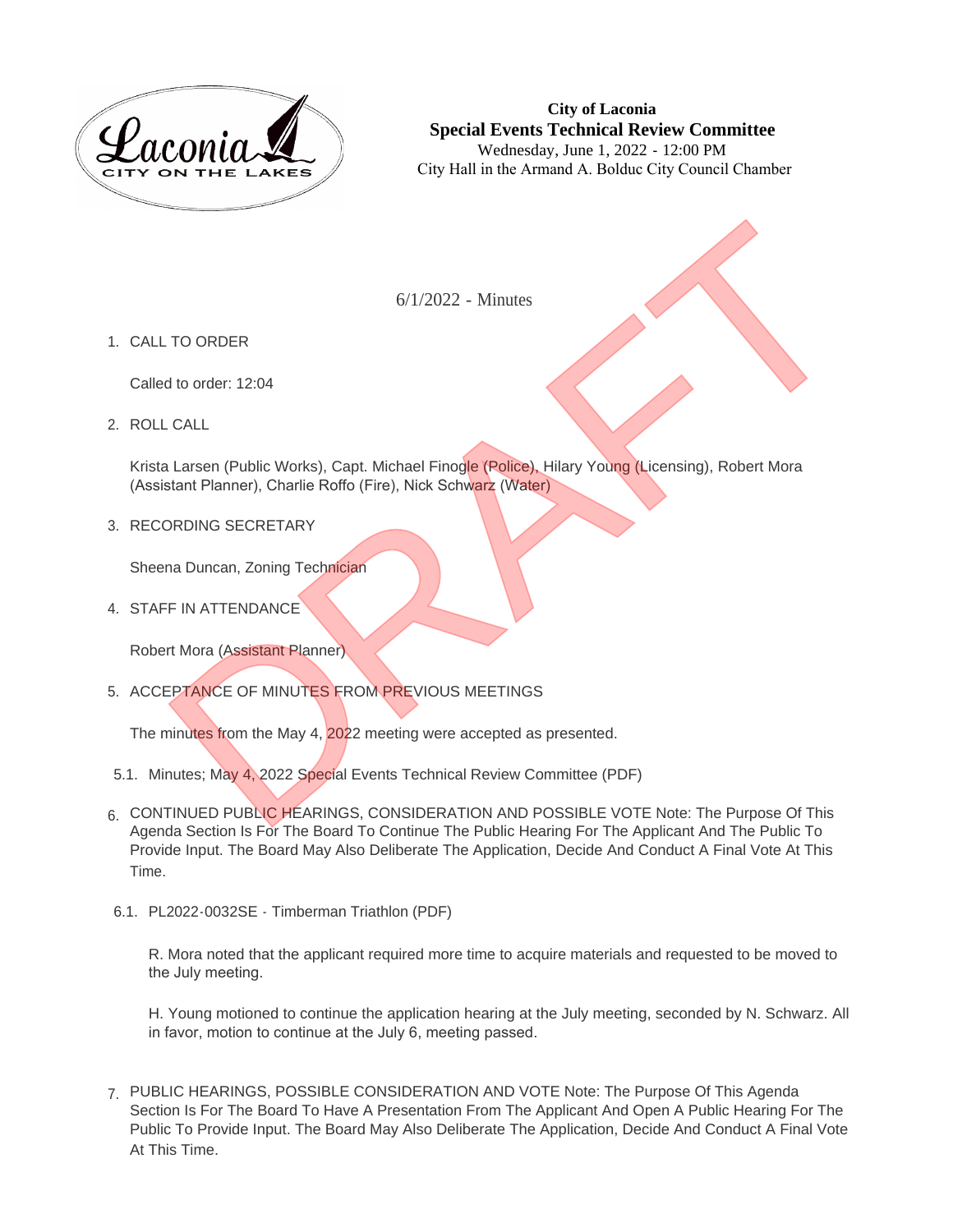### 7.1. PL2022-0055SE - Beacon St E (PDF)

R. Mora noted that the application was a renewal from previous year, with no updated site plan included in application.

Opened to public comment at 12:06, with no one to speak for or against the application, public comment closed at 12:06.

H. Young noted that the applicant would require an event license, and that she would email them. C. Roffo inquired about property owner permission for the event taking place on City owned property. R. Mora noted that the City Manager would need to sign off, and that the festival takes place in September, and that that FOG, an event license, and new site plan should be considered as conditions of approval, and that the application should be continued until July. Young noted that the applicant would require an event license, and that she would email them. C.<br>Mo inquired about property owner permission for the event taking place on City owned property. R.<br>The moted that the City Man

H. Young motioned to continue at the July meeting pending an event license, and new site plan, C. Roffo seconded. All in favor, motion passed.

PL2022-0056MC - 208 Lakeside Ave (PDF) 7.2.

R. Mora stated that the same site plan from the previous year was being resubmitted. H. Young noted that she requires list of vendors ASAP.

Open to public discussion at 12:09, with no one to speak for or against the application, public comment closed at 12:09.

M. Finogle motioned to approve the application, with the following added condition to the 2021 approval: The applicant must submit a vendor list to H. Young in Licensing. Seconded by J. Schwarz. All in favor. Application approved.

# 7.3. PL2022-0059MC - 97 Endicott St N (PDF)

C. Roffo stated that the same lot had been used the previous year, and that the current application was for 70-100 tents, but the application is unclear about the configuration, and that the separation between tents would need to be clarified for safety concerns. R. Mora recommended that the Board revisit the application at the end of the meeting, should a representative arrive to speak on the application.

(Continued from the beginning of the meeting) Charlie St Claire took the stand. He declared that there would be no tents, only parking. He stated that the applicant would like to revert to what they had been approved for the previous year, and that there should be portable toilets on site. The parking would primarily be used by vendors, who may park RV's. R. Mora noted that the 2017 approval was to allow camping, and that if RV's are used on the site, they would have to have their waste water pumped out at the end of the day by a certified company, and a 15' access would be required for safety. C. Roffo noted that the Notice of Action should reflect the parking, and no camping use to prevent last minute camping.

R. Mora recommended the application be approved with the 2017 conditions, an updated site plan (required by June 6), showing RV parking locations should there be any. N. Schwarz noted a backflow test would be required. Motion by K. Larsen to approve with the recommended conditions, seconded by C. Roffo. All in favor, Application approved.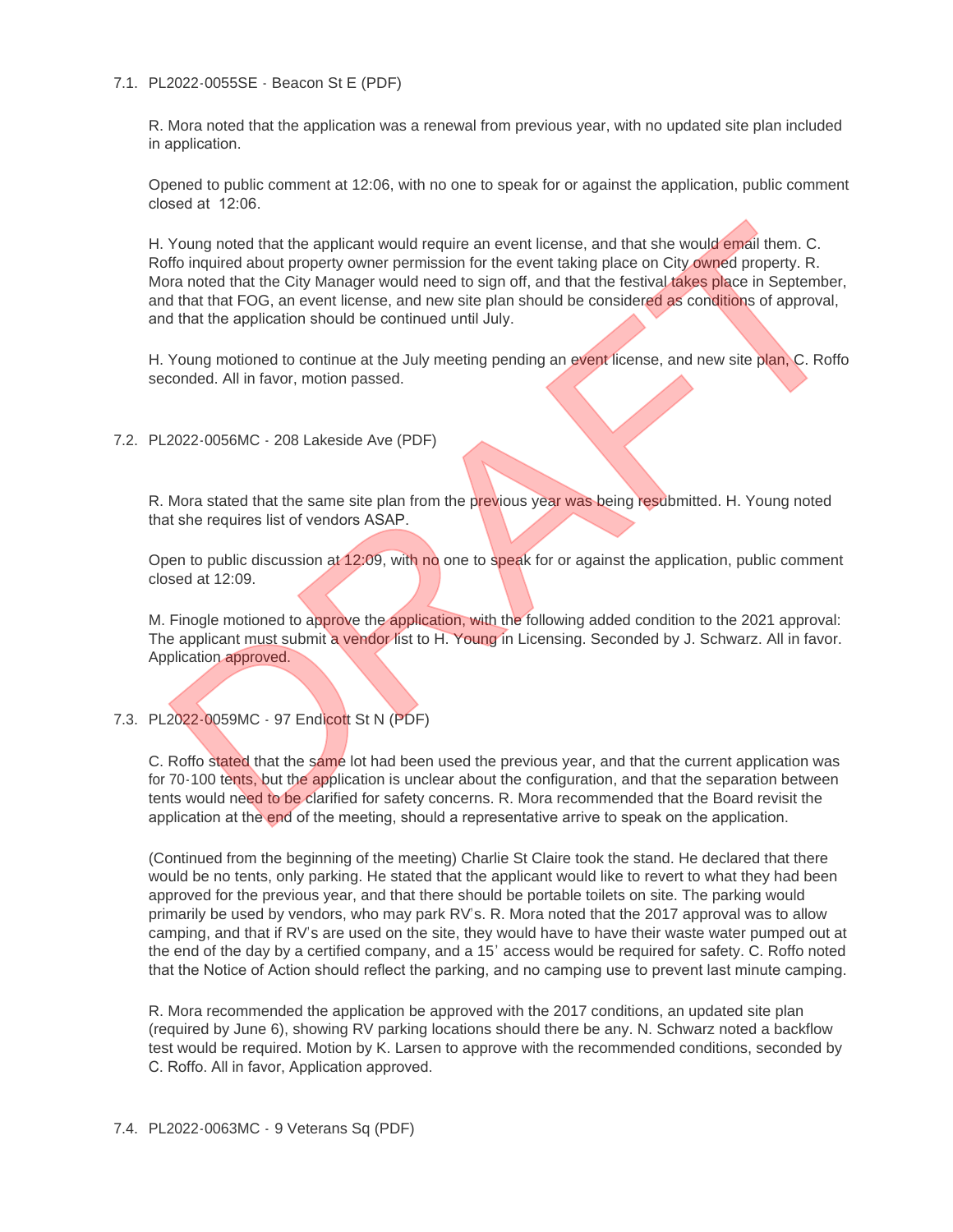R. Mora noted that the same application was being submitted from the previous year.

Opened for public comment at 12:13, with no one to speak for or against the application, public comment closed at 12:14.

 R. Mora motioned to approve the application with the same conditions from 2021, seconded by C. Roffo. All in favor, Application approved.

# PL2022-0064MC - 1208-1212 Weirs Blvd (PDF) 7.5.

N. Schwarz noted that the back flow needs to be tested, the same as the previous year. H. Young requested a vendor list, should there be any.

Opened for public comment at 12:15, with no one to speak for or against the application, public comment closed at 12:15.

Motion by H. Young to approve with the previous year's conditions of approval, minus Covid-19 best practices (condition 25), with the addition of a vendor list, seconded by N. Schwarz. All in favor, Application approved.

## PL2022-0065MC - 38 Enditcott St N (PDF) 7.6.

Applicants Julie Marsh and Ed Crawford took the stand. Stating the current application is similar to one submitted in 2018, this would cover 5 vendors, boats and parking for boats, with on site water, trash removal, and electrical hookup. J. Marsh inquired if paid parking could be added to the application. R. Mora confirmed that it could, C. Roffo noted that the uses would need to be separated and marked for safety. J. Marsh noted that there would be traffic direction on site, E. Crawford noted that the parking is already striped, and that cones and tape could be used for additional safety. R. Mora asked the applicants if they would be able to submit an updated site plan showing any changes in parking layout. H. Young noted that a vendor list was required. N. Schwarz noted the backflow would need to be tested. 2022-0064MC - 1208-1212 Weirs Blvd (PDF)<br>Schwarz noted that the back flow needs to be tested, the same as the previous year. H. Young<br>quested a vendor list, should there be any.<br>Seed at 12:15, with no one to speak for or a

Open to public comment at 12:28, with no one to speak for or against the application, public comment closed at 12:28.

R. Mora motioned to approve with the following conditions: backflow testing, secondary site plan to be delivered to the Planning office no later that June 6, a list of vendors to be submitted to the Licensing office, the applicant will adhere to all aspects of chapter 196, appendix a.), there will be no food vendors on site, and all signage and temporary structures will be removed within 48 hours of the end of the event, seconded by M. Finogle. All in favor, Application approved.

#### PL2022-0066MC - 28-36 Endicott St E (PDF) 7.7.

Applicant Marie Spiridakis took the stand. She stated that there would be 2 portable toilets on site from the 9th to the 23rd of July, as marked on the plan in red. K. Larsen asked if parking was the only use, confirmed by the applicant.

Opened for public comment at 12:19, with no one to speak for or against the application, public comment closed at 12:19.

R. Mora recommended that the application follow the same conditions of approval that similar applications require, to include such restrictions as: no camping, any signage and temporary structures to be removed from premises within 48 hours of the end of the event, chapter 195 appendix a.) be adhered to. K. Larsen motioned to approve with the suggested conditions, seconded by N. Schwarz. All